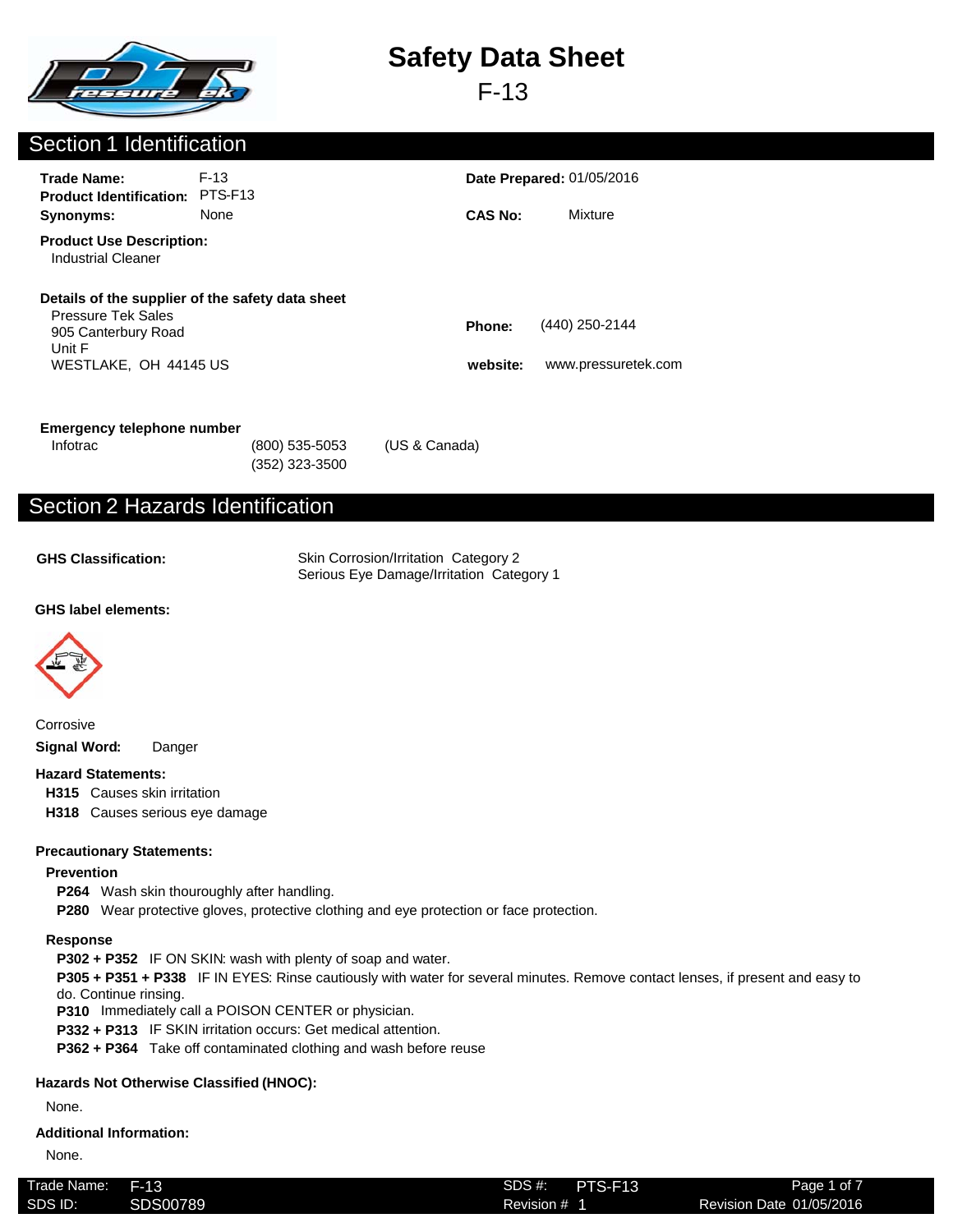

F-13

### Section 3 Composition

| <b>Chemical Name</b>              | Common name and synonyms | CAS#        | %        |
|-----------------------------------|--------------------------|-------------|----------|
| alkylphenol ethoxylate            |                          | 9016-45-9   | $5 - 10$ |
| nonylphenol ethoxylate            |                          | 127087-87-0 | $1 - 5$  |
| potassium hydroxide               |                          | 1310-58-3   | $1 - 5$  |
| coco ammonium chloride ethoxylate |                          | 61791-10-4  | $1 - 5$  |

## Section 4 First Aid

#### **General:**

Move out of dangerous area. Perform first aid measures as indicated. Seek medical attention and show this safety data sheet to attending physician.

#### **Inhalation:**

Move to freah air and keep at rest in a position comfortable for breathing. If breathing difficulty occurs or persists seek medical attention. If not breathing give artificial respiration and seek immediate medical attention.

#### **Skin contact:**

Immediately flush exposed skin with water for at least 15 minutes while removing contaminated clothing and/or shoes.

Thoroughly wash with soap and water. Seek medical attention if irritation develops or persists.

#### **Eye contact:**

Immediately flush eyes with water for at least 15 minutes, lifting the upper and lower eyelids intermittently. Check for and remove any contact lenses if easy to do. Seek immediate medical attention.

#### **Ingestion:**

Rinse mouth with water. Do not induce vomiting. Seek immediate medical attention.

#### **Most important symptoms and effects both acute and delayed:**

No information available.

**Indication of any immediate medical attention and special treatment needed:**

No information available.

## Section 5 Fire Fighting Measures

#### **Suitable Extinguishing Media:**

Use extinguishing media suitable for surrounding fire or source of fire. Use water spray to cool fire exposed containers.

**Unsuitable Extinguishing Media:**

No information available.

#### **Specific hazards developing from the chemical:**

In fire conditions after water loss, combustion may produce carbon monoxide, carbon dioxide and other unidentified combustion

products.

#### **Precautions for firefighters:**

No information available.

**Firefighting Instructions:**

## No information available.

#### **Protection During Firefighting:**

Wear full protective gear and full face pressure demand self-contained breathing apparatus.

#### **Other information:**

No additional information available.

## Section 6 Accidental Release Measures

#### **Personal precautions, protective equipment and emergency procedures:**

Avoid direct contact with skin, eyes and clothing. Avoid inhalation of mist, vapor or dust. Wear appropriate personal protective equipment as outlined in Section 8 of this SDS.

#### **Environmental precautions:**

| Trade Name: | F-13            | $SDS$ #:<br>PTS-F13 | Page 2 of 7              |
|-------------|-----------------|---------------------|--------------------------|
| SDS ID:     | <b>SDS00789</b> | Revision # 1        | Revision Date 01/05/2016 |
|             |                 |                     |                          |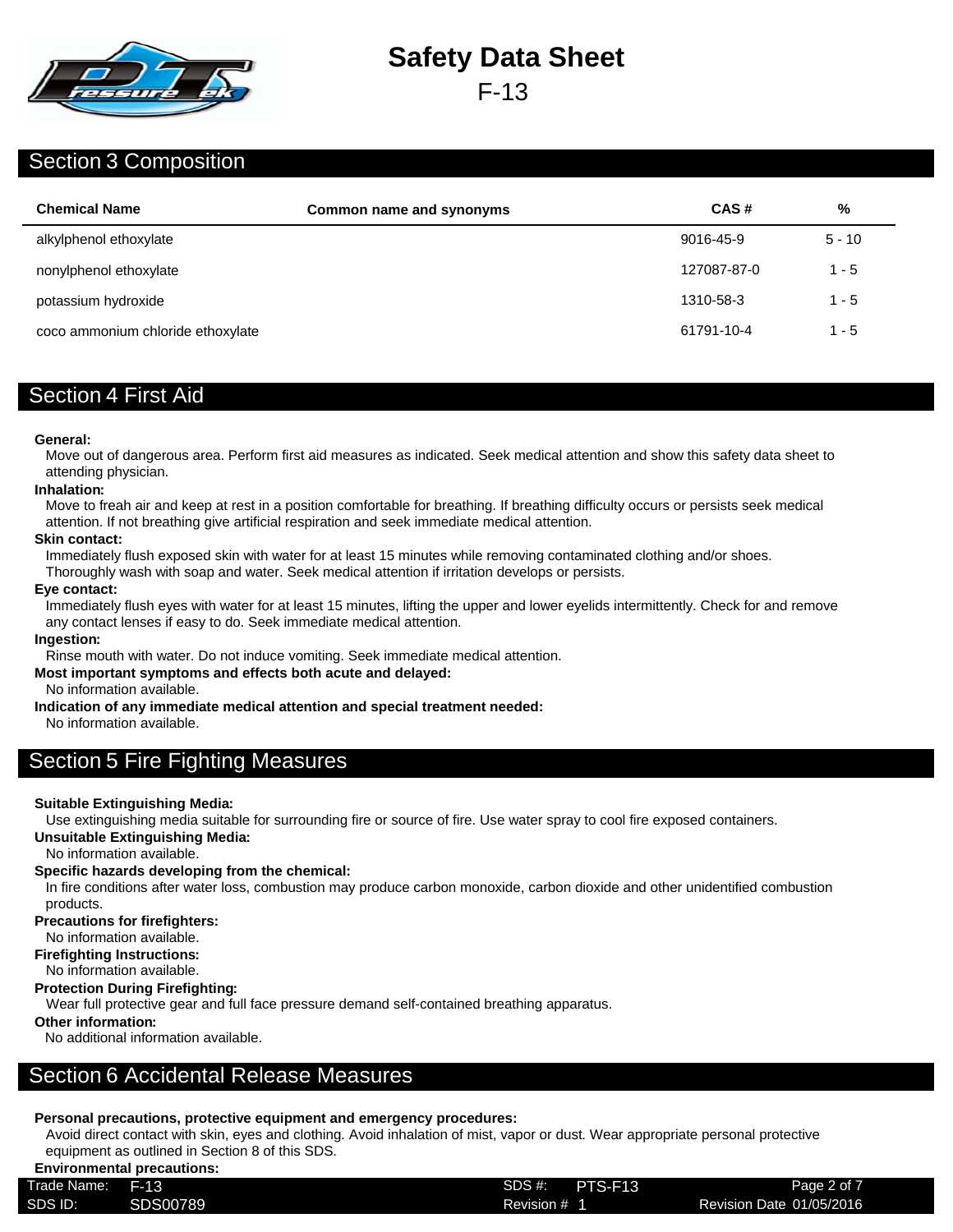Prevent further leakage or spillage if safe to do so. Contain spilled material and prevent run-off onto ground or into water sources or sewers.

#### **Methods and material for containment and cleaning up:**

Neutralize with appropriate acidic material if possible. Absorb on inert material and place in containers for disposal. Dispose of spilled/collected material in accordance with all federal, state and local regulations.

### Section 7 Handling and Storage

#### **Precautions for safe handling:**

Avoid contact with skin and eyes. Avoid inhalation of mist, vapor and dust. Ensure adequate ventilation. Do not eat, drink or smoke while handling. Wear appropriate personal protective equipment as outlined in Section 8 of this SDS.

#### **Conditions for safe storage, including any incompatibilities:**

Store in original container. Keep container tightly closed. Strore at room temperature (50-90 F) in a dry well-ventilated area.

### Section 8 Exposure Controls/Personal Protection

#### **Exposure limits:**

| Ingredient                        | <b>Data Source</b> | <b>Exposure Form</b> | <b>Exposure Value</b> | <b>Exposure Notes</b> |
|-----------------------------------|--------------------|----------------------|-----------------------|-----------------------|
| alkylphenol ethoxylate            |                    |                      |                       |                       |
|                                   | <b>ACGIH TLV</b>   |                      | Not Established       |                       |
|                                   | <b>OSHA PEL</b>    |                      | Not Established       |                       |
| coco ammonium chloride ethoxylate |                    |                      |                       |                       |
|                                   | <b>ACGIH</b>       |                      | Not Established       |                       |
|                                   | <b>OSHA PEL</b>    |                      | Not Established       |                       |
| nonylphenol ethoxylate            |                    |                      |                       |                       |
|                                   | <b>ACGIH</b>       |                      | Not Established       |                       |
|                                   | <b>OSHA PEL</b>    |                      | Not Established       |                       |
| potassium hydroxide               |                    |                      |                       |                       |
|                                   | <b>OSHA PEL</b>    |                      | $2 \text{ mg/m}$      |                       |

#### **Appropriate Engineering Controls:**

Use local and/or general exhaust ventilation to maintain airborn concentrations below irritating levels or exposure limits. An eyewash and safety shower should be available in the work area.

#### **Individual protection measures:**

#### **Eye/face protection:**

Safety glasses or chemical goggles should be worn when handling this material.

#### **Skin protection:**

#### **Hand Protection:**

Wear chemical resistant gloves when handling.

#### **Other:**

Wear chemical resistant apron when handling.

#### **Respiratory Protection:**

Wear respiratory protection if mist or vapor is produced, while using this material.

#### **General hygiene considerations:**

Follow good hygiene and safety practice. Wash hands and exposed skin before breaks and at the end of the work day. Do not eat, drink or smoke while handling this material. Do not wear contaminated or dirty clothing home from the work-site. Launder contaminated or dirty clothing before reuse.

#### **Additional information:**

No additional information available.

## Section 9 Physical and Chemical Properties

| Appearance             |          | Light Yellow Liguid    | рH                                                     |         | 13.2                             |                          |
|------------------------|----------|------------------------|--------------------------------------------------------|---------|----------------------------------|--------------------------|
| Odor<br>Odor threshold |          | Mild<br>Not available. | <b>Melting/freezing point</b><br>Initial boiling point |         | Not available.<br>Not available. |                          |
| Trade Name:            | $F-13$   |                        | SDS #:                                                 | PTS-F13 |                                  | Page 3 of 7              |
| SDS ID:                | SDS00789 |                        | Revision # 1                                           |         |                                  | Revision Date 01/05/2016 |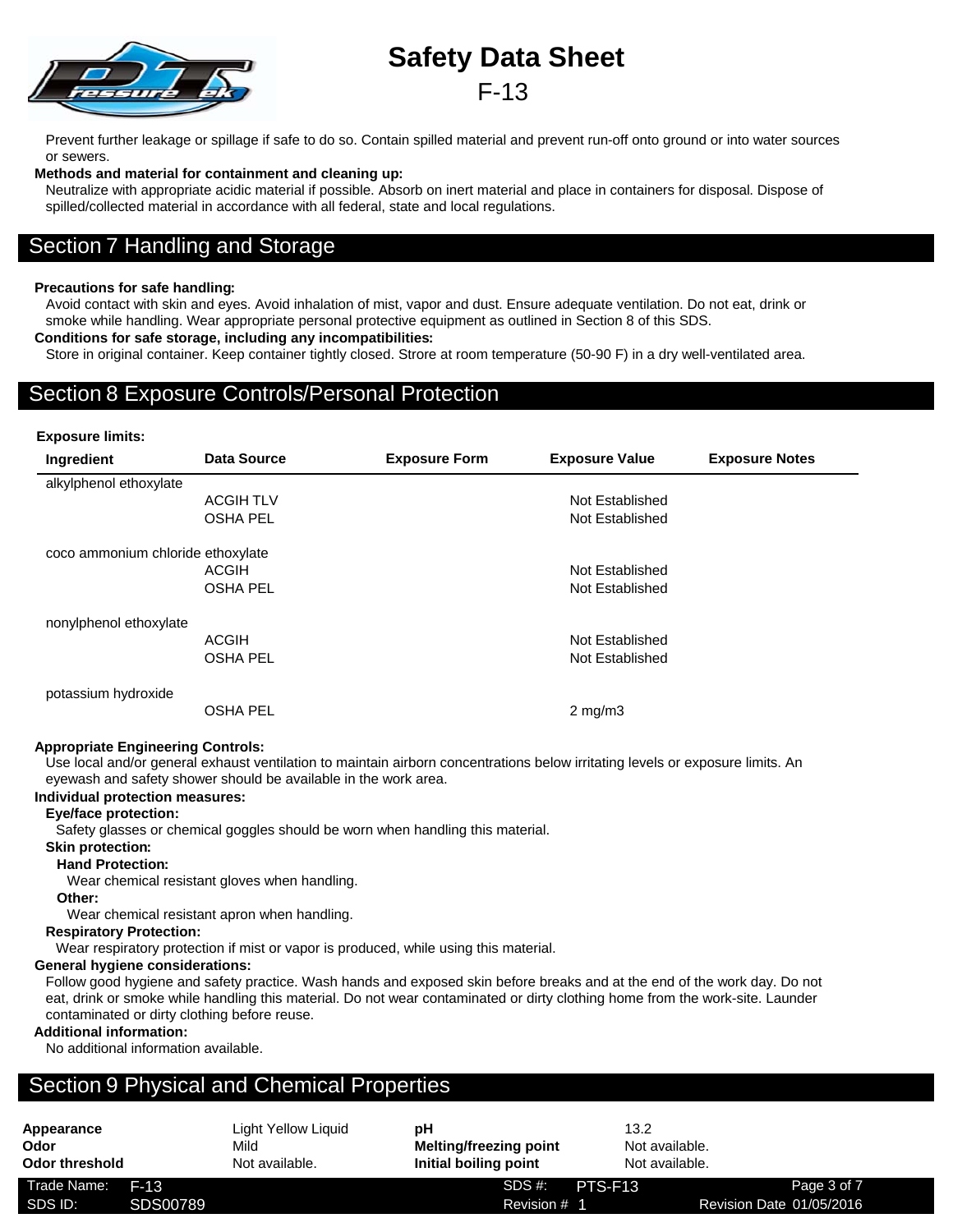

F-13

**Flash point** Not available. **Evaporation rate** Not available. **Flammability (solid, gas)** Not available.<br> **Lower flammability limit** Not available. **Lower flammability limit Upper flammability limit** Not available. **Lower explosive limit** Not available. **Upper explosive limit** Not available.<br> **Vapor pressure** Not available. **Vapor pressure Vapor density** Not available. **Relative density** Not available. **Solubility in water** Complete **PC: n-octanol/water** Not available. Auto-Ignition temperature Not available. **Decomposition temperature** Not available. **Viscosity** Not available. **Density** Not available. **Specific gravity** 1.08

## Section 10 Stability and Reactivity

| <b>Reactivity:</b>             | Not reactive under normal use conditions.                                               |
|--------------------------------|-----------------------------------------------------------------------------------------|
| <b>Chemical stability:</b>     | Material is stable under normal handling and storage conditions.                        |
| <b>Hazardous reactions:</b>    | Hazardous polymerization will not occur under normal handling and storage.              |
| Conditions to avoid:           | Avoid excessive heating, freezing and chemical contamination.                           |
| <b>Decomposition products:</b> | No decomposition products are expected under normal storage and handling<br>conditions. |
| Incompatible materials:        | Avoid contact with oxidizers and strong acids.                                          |

## Section 11Toxicological Information

|                                                           | Information on the likely routes of exposure:                                 |                |                     |              |             |
|-----------------------------------------------------------|-------------------------------------------------------------------------------|----------------|---------------------|--------------|-------------|
| Inhalation:                                               |                                                                               |                |                     |              |             |
|                                                           | Mist may cause respitory irritation.                                          |                |                     |              |             |
| <b>Skin Contact:</b>                                      |                                                                               |                |                     |              |             |
|                                                           | Material may cause skin irritation and may result in burns                    |                |                     |              |             |
| <b>Eve Contact:</b>                                       | Material may cause irritation of the eyes and may cause burns.                |                |                     |              |             |
| Ingestion:                                                | Ingestion may cause irritation and burns of the gastrointestional system.     |                |                     |              |             |
| No information available.                                 | Symptoms related to the physical, chemical and toxicological characteristics: |                |                     |              |             |
| Delayed and chronic effects:<br>No information available. |                                                                               |                |                     |              |             |
| <b>Numerical measures of toxicity:</b>                    |                                                                               |                |                     |              |             |
| Components                                                | Exposure                                                                      | <b>Species</b> | Dose                | <b>Notes</b> |             |
| nonylphenol ethoxylate:                                   |                                                                               |                |                     |              |             |
| Oral                                                      | LD50                                                                          | Rat            | >4290 mg/kg         |              |             |
| Dermal                                                    | LD50                                                                          | Rabbit         | 2500 mg/kg          |              |             |
| Inhalation                                                | LC50Inhalation                                                                | Rat            | $>21.3$ mg/l        |              |             |
| alkylphenol ethoxylate:                                   |                                                                               |                |                     |              |             |
| Oral                                                      | LD50                                                                          | Rat            | 960 mg/kg           |              |             |
| Dermal                                                    | LD50                                                                          | Rabbit         | 2000 mg/kg          |              |             |
| Inhalation                                                | LC50Inhalation                                                                | Rat            | $1.15$ mg/l         | 4 hr         |             |
|                                                           | coco ammonium chloride ethoxylated:                                           |                |                     |              |             |
|                                                           |                                                                               |                | No Data Available   |              |             |
| potassium hydroxide:                                      |                                                                               |                |                     |              |             |
| Oral                                                      | LD <sub>50</sub>                                                              | Rat            | 273 mg/kg           |              |             |
|                                                           |                                                                               |                |                     |              |             |
| Trade Name:<br>$F-13$                                     |                                                                               |                | $SDS#$ :<br>PTS-F13 |              | Page 4 of 7 |

SDS ID: SDS00789 SDS00789 SDS Revision # 1 Revision # 1 Revision Date 01/05/2016

Revision # 1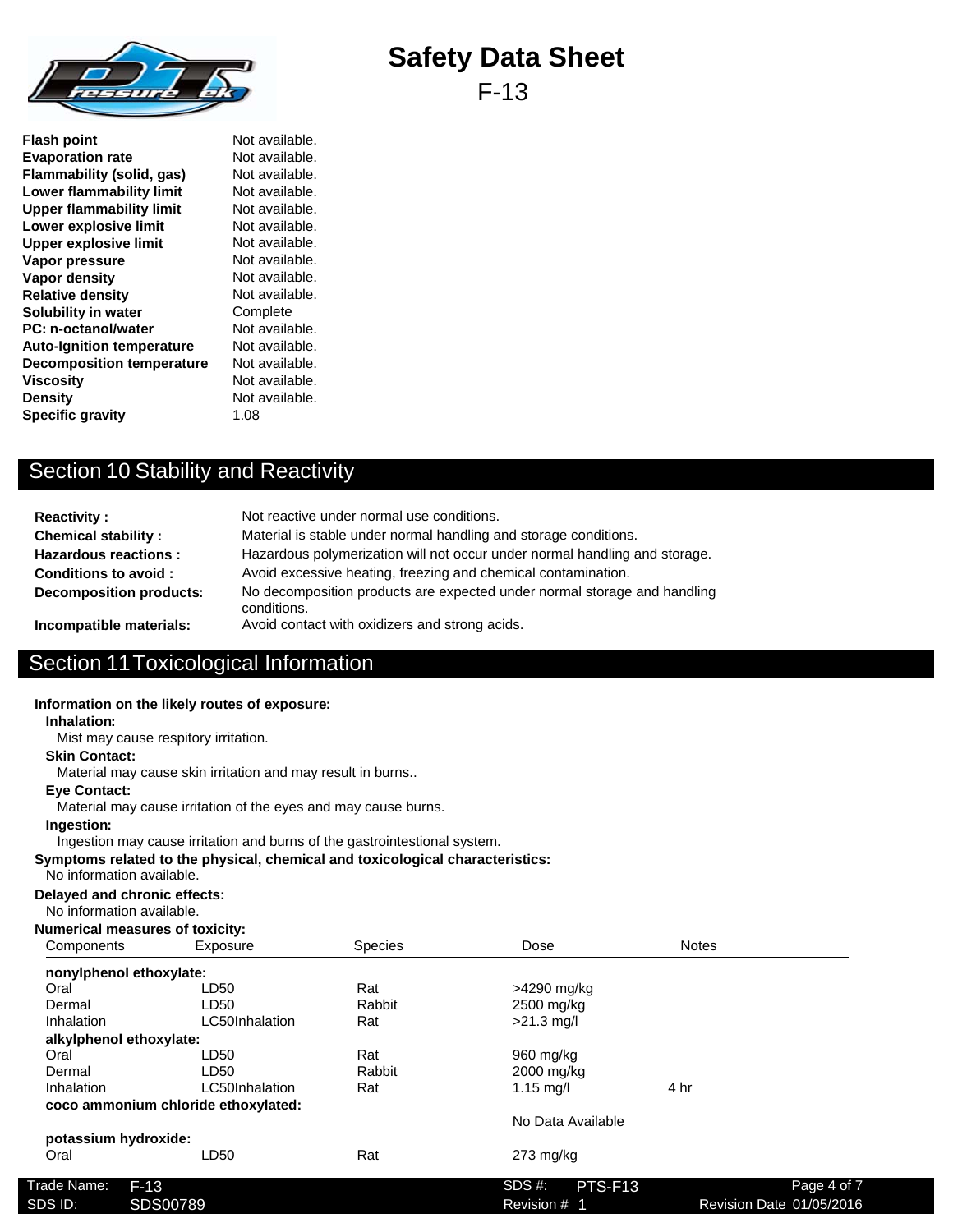

F-13

| <b>Toxicological effects:</b>                                                 |
|-------------------------------------------------------------------------------|
| <b>Acute Toxicity:</b>                                                        |
| Mixture:                                                                      |
| No information available.                                                     |
| <b>Skin Corrosion/Irritation:</b>                                             |
| Mixture:                                                                      |
| No information available.                                                     |
| <b>Serious Eye Damage/Irritation:</b>                                         |
| Mixture:                                                                      |
| No information available.                                                     |
| <b>Respiratory sensitization:</b>                                             |
| Mixture:                                                                      |
| No information available.                                                     |
| <b>Skin sensitization:</b>                                                    |
| Mixture:                                                                      |
| No information available.                                                     |
| Germ cell mutagenicity:                                                       |
| Mixture:                                                                      |
| No information available.                                                     |
| <b>Cancinogenicity:</b>                                                       |
| Mixture:                                                                      |
| This product is considered to be a potencial canginogen by:                   |
| NTP:<br><b>No</b>                                                             |
| OSHA: No                                                                      |
| IARC: No                                                                      |
| <b>Reproductive toxicity:</b>                                                 |
| Mixture:                                                                      |
| This product is not expected to cause reproductive and developmental effects. |
| <b>STOT-single exposure:</b>                                                  |
| Mixture:                                                                      |
| No information available.                                                     |
| <b>STOT-repeated exposure:</b>                                                |
| Mixture:                                                                      |
| No information available.                                                     |
| <b>Aspiration hazard:</b>                                                     |
| Mixture:                                                                      |
| This product is not an aspiration hazard.                                     |
| <b>Additional information:</b>                                                |
| None.                                                                         |
|                                                                               |
| Contian 10 Englacion Information                                              |

### Section 12 Ecological Information

| Ecotoxicity: |                                           |                       |              |                    |                          |
|--------------|-------------------------------------------|-----------------------|--------------|--------------------|--------------------------|
|              | No information available.                 |                       |              |                    |                          |
|              | <b>Numerical measures of ecotoxicity:</b> |                       |              |                    |                          |
| Components   | Type                                      | <b>Species</b>        |              | Dose               | <b>Notes</b>             |
|              | nonylphenol ethoxylated:                  |                       |              |                    |                          |
| Fish         | LC50                                      | Fish                  |              | $1.3 \text{ mg/l}$ | 96 hr                    |
|              | alkylphenol ethoxylated:                  |                       |              |                    |                          |
| Fish         | LC50                                      | <b>Fathead Minnow</b> |              | $3.6$ mg/l         | 96 hr                    |
| Invertebtate | EC <sub>50</sub>                          | Daphnia magna         |              | $9.3 \text{ mq/l}$ | 48 hr                    |
|              | coco ammonium chloride ethoxylated:       |                       |              |                    |                          |
|              |                                           |                       |              | No Data Available  |                          |
|              | potassium hydroxide:                      |                       |              |                    |                          |
| Fish         | LC50                                      | Mosquito Fish         |              | $80 \text{ mg/l}$  | 24 hr static             |
|              | Persistence and degradability:            |                       |              |                    |                          |
| Mixture:     |                                           |                       |              |                    |                          |
|              | No information available.                 |                       |              |                    |                          |
|              | <b>Bioaccumulative potencial:</b>         |                       |              |                    |                          |
| Trade Name:  | $F-13$                                    |                       | SDS #:       | PTS-F13            | Page 5 of 7              |
| SDS ID:      | SDS00789                                  |                       | Revision # 1 |                    | Revision Date 01/05/2016 |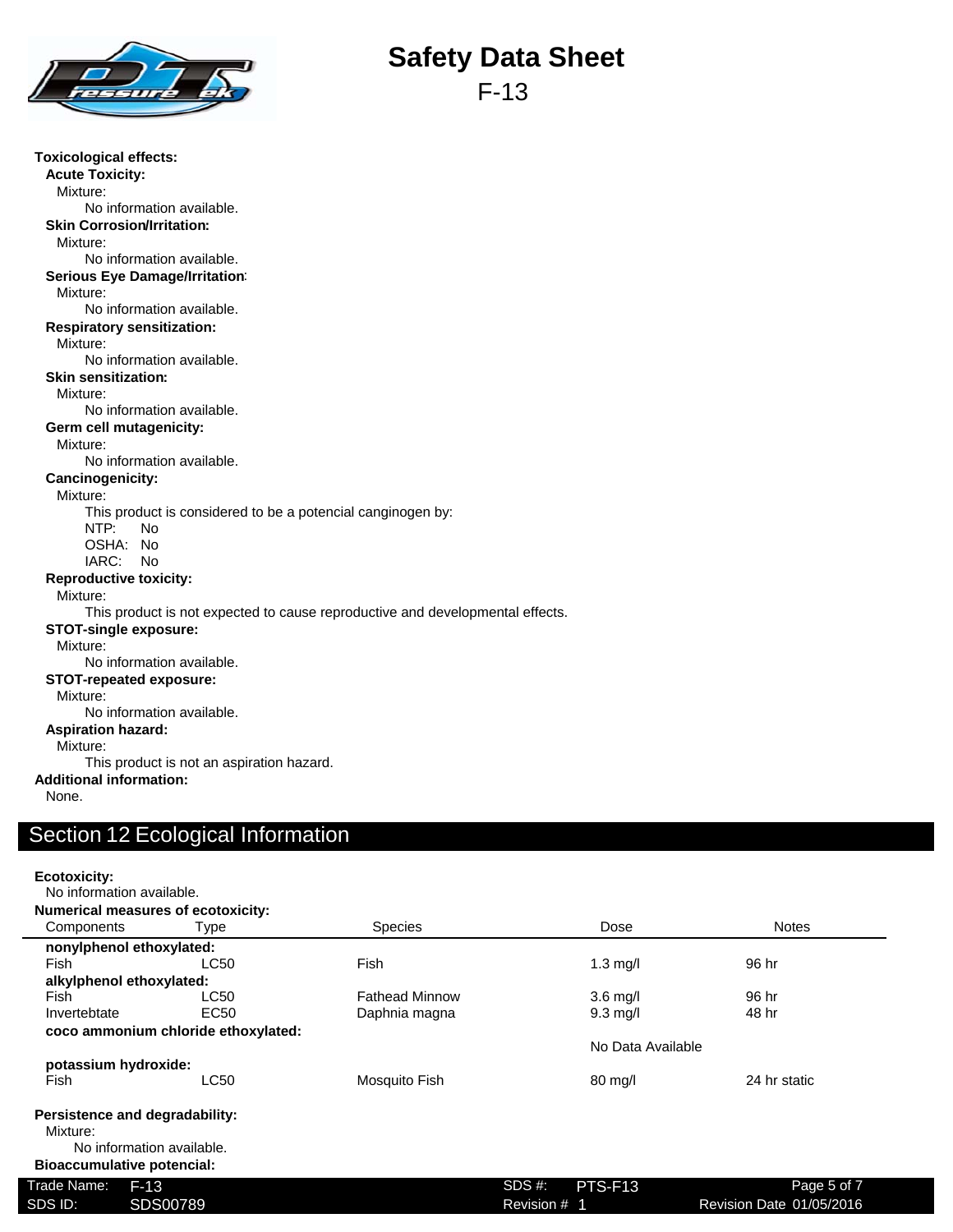

F-13

Mixture: No information available. **Mobility in soil:** Mixture: No information available. **Other adverse effects:** Mixture: No information available. **Additional information:** No information available.

## Section 13 Disposal Considerations

**Disposal instructions:**

Dispose of material in accordance with all federal, state and local regulations.

**Contaminated packaging:**

Triple rinse container and offer for recycling. Dispose of container following all federal, state and local regulations.

**Additional Information:**

No additional information available.

### Section 14 Transport Information

**DOT:**

**Not classified.**

## Section 15 Regulatory Information

#### **Federal regulations: SARA 311/312 Hazard categories:** Immediate (Acute) Health Hazard Immediate (Acute) Health Hazard Immediate (Acute) Health Hazard **SARA 302 Extremely hazardous substance:** Not listed. **SARA 304 Emergency release notification:** Not regulated. **SARA 311/312 Hazardous chemical:** Yes **SARA 313 Toxic Release Inventory (TRI) report:** Not regulated. **CERCLA Hazardous substance list:** potassium hydroxide Contact Listed. **Federal Insecticide, Fungicide, and Rodenticide Act (FIFRA):** This chemical is not a pesticide product. **Clean Air Act regulated substances:** None. **Clean Water Act regulated substances:** None. **U.S. state regulations: Massachusetts RTK Substances** nonylphenol ethoxylate **Listed**. alkylphenol ethoxylate **Listed**. potassium hydroxide Contract Contract Listed. **New Jersery RTK Substances** nonylphenol ethoxylate **Listed**. alkylphenol ethoxylate **Listed Listed**. **New Jersey RTK Substances**

| Trade Name: | F-13     | $SDS#$ :<br>PTS-F13 | Page 6 of 7              |
|-------------|----------|---------------------|--------------------------|
| SDS ID:     | SDS00789 | Revision #          | Revision Date 01/05/2016 |
|             |          |                     |                          |